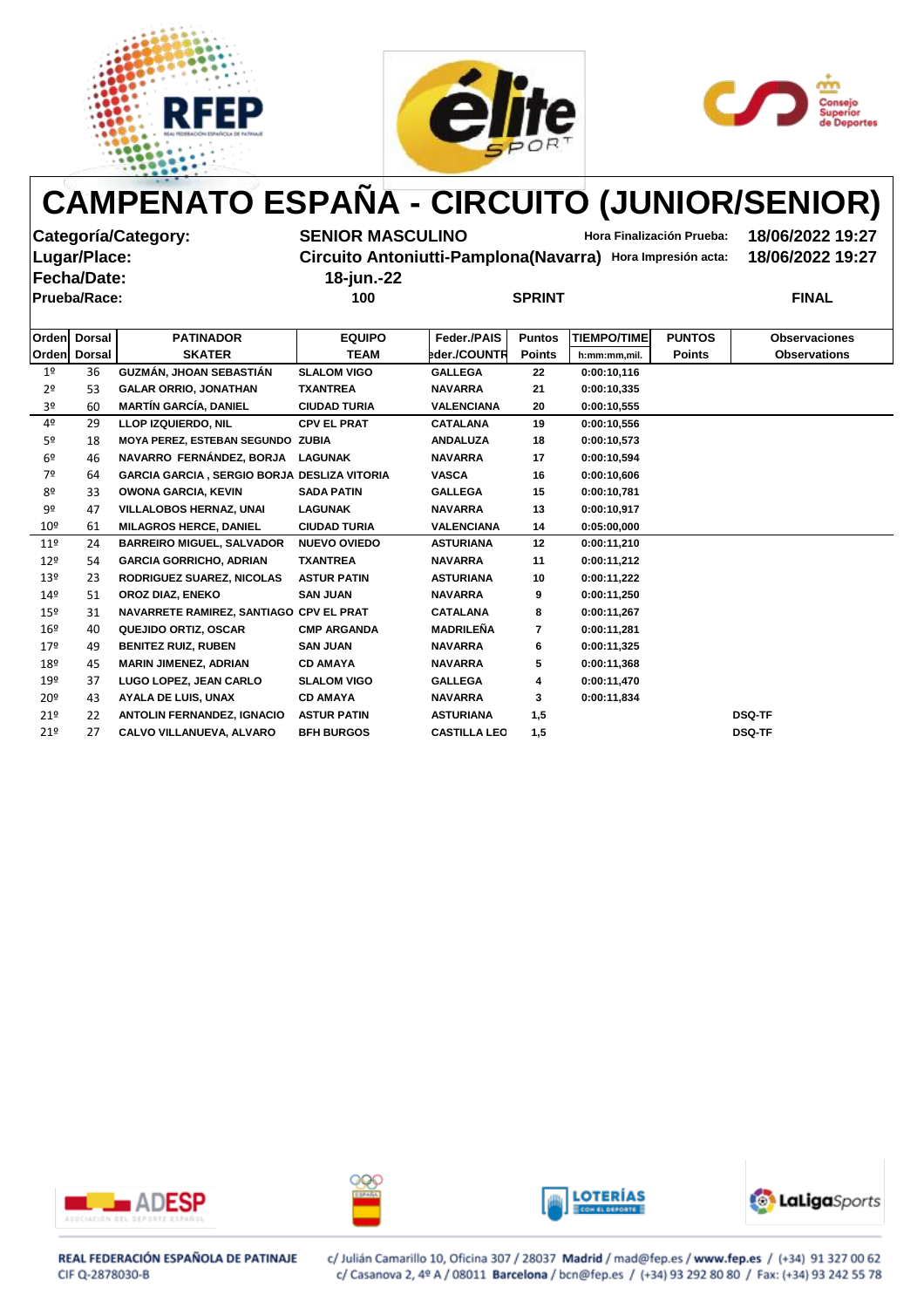





**Fecha/Date: 19-jun.-22**

**Categoría/Category: SENIOR MASCULINO Hora Finalización Prueba: 19/06/2022 11:58 Lugar/Place: Circuito Antoniutti-Pamplona(Navarra) Hora Impresión acta: 19/06/2022 11:58**

**Prueba/Race: 430 SPRINT FINAL**

| <b>SPRINT</b> |  |
|---------------|--|

| <b>Orden</b>    | <b>Dorsal</b> | <b>PATINADOR</b>                                   | <b>EQUIPO</b>                         | Feder./PAIS         | <b>Puntos</b> | <b>TIEMPO/TIME</b> | <b>PUNTOS</b> | <b>Observaciones</b> |
|-----------------|---------------|----------------------------------------------------|---------------------------------------|---------------------|---------------|--------------------|---------------|----------------------|
| <b>Orden</b>    | <b>Dorsal</b> | <b>SKATER</b>                                      | <b>TEAM</b>                           | eder./COUNTR        | <b>Points</b> | h:mm:mm,mil.       | <b>Points</b> | <b>Observations</b>  |
| 1 <sup>°</sup>  | 29            | <b>LLOP IZQUIERDO, NIL</b>                         | <b>CPV EL PRAT</b>                    | <b>CATALANA</b>     | 26            | 0:00:36,705        |               |                      |
| 2 <sup>o</sup>  | 61            | <b>MILAGROS HERCE, DANIEL</b>                      | <b>CIUDAD TURIA</b>                   | <b>VALENCIANA</b>   | 25            | 0:00:36,858        |               |                      |
| 3º              | 36            | GUZMÁN, JHOAN SEBASTIÁN                            | <b>SLALOM VIGO</b>                    | <b>GALLEGA</b>      | 24            | 0:00:37,113        |               |                      |
| 4º              | 53            | <b>GALAR ORRIO, JONATHAN</b>                       | <b>TXANTREA</b>                       | <b>NAVARRA</b>      | 23            | 0:00:37,971        |               |                      |
| 5 <sup>o</sup>  | 68            | PEULA CABELLO, FRANCISCO JOSE DESLIZA VITORIA      |                                       | <b>VASCA</b>        | 22            | 0:00:37,181        |               |                      |
| 6 <sup>°</sup>  | 46            | NAVARRO FERNÁNDEZ, BORJA                           | <b>LAGUNAK</b>                        | <b>NAVARRA</b>      | 21            | 0:00:37,240        |               |                      |
| 7º              | 60            | <b>MARTÍN GARCÍA, DANIEL</b>                       | <b>CIUDAD TURIA</b>                   | <b>VALENCIANA</b>   | 20            | 0:00:37,278        |               |                      |
| 8º              | 33            | <b>OWONA GARCIA, KEVIN</b>                         | <b>SADA PATIN</b>                     | <b>GALLEGA</b>      | 19            | 0:00:37,746        |               |                      |
| 9º              | 47            | <b>VILLALOBOS HERNAZ, UNAI</b>                     | <b>LAGUNAK</b>                        | <b>NAVARRA</b>      | 18            | 0:00:38,099        |               |                      |
| 10 <sup>°</sup> | 18            | MOYA PEREZ, ESTEBAN SEGUNDO ZUBIA                  |                                       | <b>ANDALUZA</b>     | 17            | 0:00:38,171        |               |                      |
| 11 <sup>°</sup> | 52            | <b>BENEITEZ GONZÁLEZ, AARON</b>                    | <b>TXANTREA</b>                       | <b>NAVARRA</b>      | 16            | 0:00:38,830        |               |                      |
| 12 <sup>°</sup> | 64            | <b>GARCIA GARCIA, SERGIO BORJA DESLIZA VITORIA</b> |                                       | <b>VASCA</b>        | 15            | 0:00:39,195        |               |                      |
| 13º             | 30            | <b>MORENO BALAGUE, GASTON</b>                      | <b>CPV EL PRAT</b>                    | <b>CATALANA</b>     | 14            | 0:00:38,684        |               |                      |
| 14 <sup>°</sup> | 57            | <b>BARATA CARBAJAL, GABRIEL</b>                    | <b>CIUDAD TURIA</b>                   | <b>VALENCIANA</b>   | 13            | 0:00:39,404        |               |                      |
| 15º             | 40            | <b>QUEJIDO ORTIZ, OSCAR</b>                        | <b>CMP ARGANDA</b>                    | <b>MADRILEÑA</b>    | 12            | 0:00:39,782        |               |                      |
| 16 <sup>°</sup> | 34            | PRADA CAMBA, ANXO                                  | <b>SADA PATIN</b>                     | <b>GALLEGA</b>      | 11            | 0:00:42,700        |               | FS(1)                |
| 179             | 20            | <b>REVILLA MATA, JORGE</b>                         | <b>MARIANISTAS ZARAGOZ/ ARAGONESA</b> |                     | 10            | 0:00:39,321        |               |                      |
| 18º             | 45            | <b>MARIN JIMENEZ, ADRIAN</b>                       | <b>CD AMAYA</b>                       | <b>NAVARRA</b>      | 9             | 0:00:39,429        |               |                      |
| 19º             | 23            | <b>RODRIGUEZ SUAREZ, NICOLAS</b>                   | <b>ASTUR PATIN</b>                    | <b>ASTURIANA</b>    | 8             | 0:00:39,496        |               |                      |
| 20 <sup>°</sup> | 42            | RODRIGUEZ CUARTAS, NICOLAS CMP ARGANDA             |                                       | <b>MADRILEÑA</b>    | 7             | 0:00:39,586        |               |                      |
| 21°             | 43            | <b>AYALA DE LUIS, UNAX</b>                         | <b>CD AMAYA</b>                       | <b>NAVARRA</b>      | 6             | 0:00:39,652        |               |                      |
| 22 <sup>°</sup> | 63            | PUCHALT MUÑOZ, ULISES                              | <b>CIUDAD TURIA</b>                   | <b>VALENCIANA</b>   | 5             | 0:00:39,693        |               |                      |
| 23 <sup>°</sup> | 27            | <b>CALVO VILLANUEVA, ALVARO</b>                    | <b>BFH BURGOS</b>                     | <b>CASTILLA LEO</b> | 4             | 0:00:40,074        |               |                      |
| 24º             | 24            | <b>BARREIRO MIGUEL, SALVADOR</b>                   | <b>NUEVO OVIEDO</b>                   | <b>ASTURIANA</b>    | 3             | 0:00:40,102        |               |                      |
| 25 <sup>°</sup> | 28            | <b>CARCEDO FERNANDEZ, RODRIGO BFH BURGOS</b>       |                                       | <b>CASTILLA LEO</b> | $\mathbf{2}$  | 0:00:42,709        |               |                      |
| 26 <sup>°</sup> | 25            | <b>MIGUELEZ PEREZ, LUIS EMILIANO NUEVO OVIEDO</b>  |                                       | <b>ASTURIANA</b>    | $\mathbf 1$   | 0:00:50,310        |               |                      |
|                 |               |                                                    |                                       |                     |               |                    |               |                      |









REAL FEDERACIÓN ESPAÑOLA DE PATINAJE CIF Q-2878030-B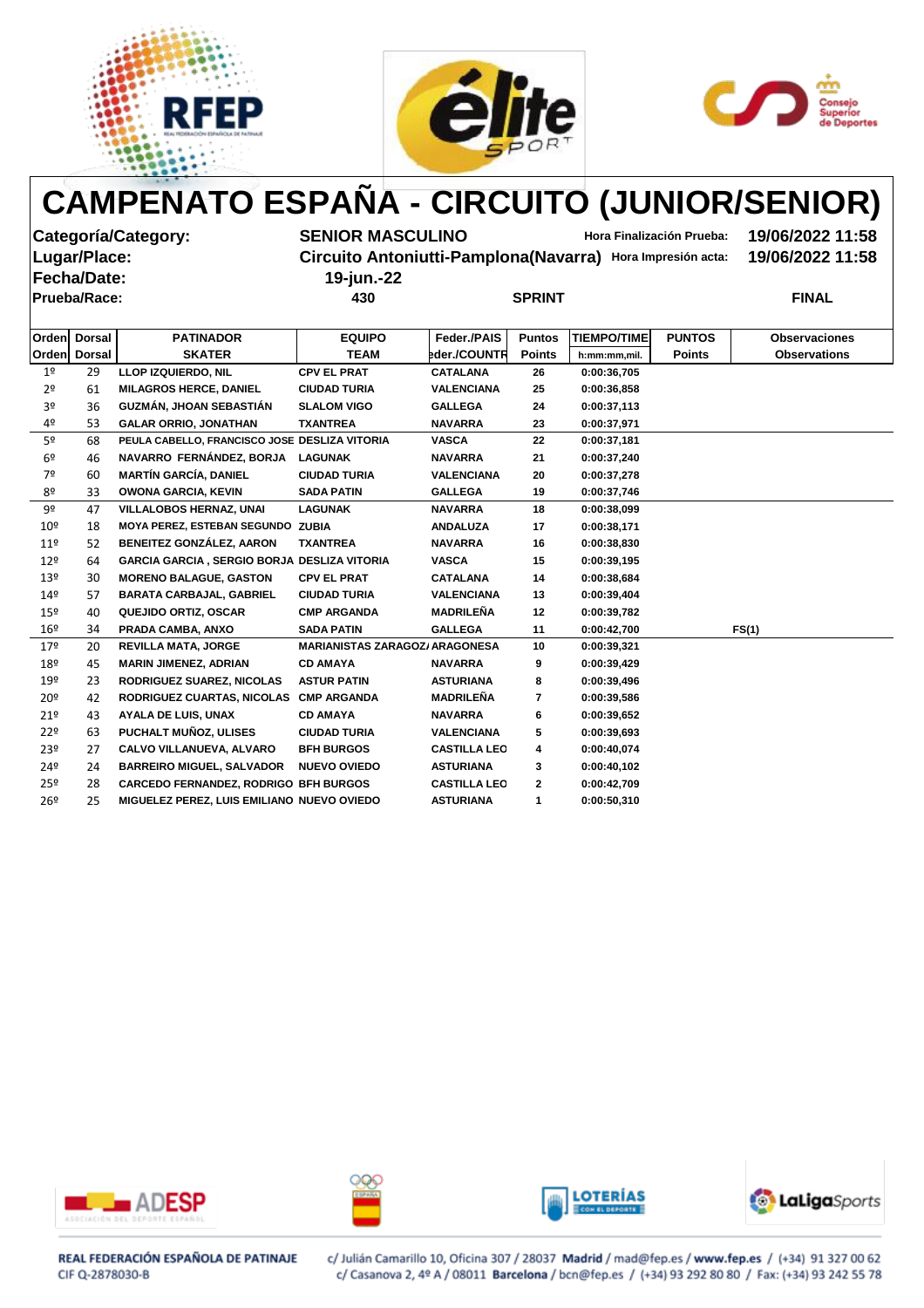





**Categoría/Category: SENIOR MASCULINO Hora Finalización Prueba: 19/06/2022 13:53 Lugar/Place: Circuito Antoniutti-Pamplona(Navarra) Hora Impresión acta: 19/06/2022 13:53**

| <b>PUNTOS</b> |
|---------------|
|---------------|

| <b>Fecha/Date:</b><br><b>Prueba/Race:</b> |                  | 19-jun.-22<br>10000 |                    | <b>PUNTOS</b> |                    |               | <b>FINAL</b>         |
|-------------------------------------------|------------------|---------------------|--------------------|---------------|--------------------|---------------|----------------------|
| <b>Orden Dorsal</b>                       | <b>PATINADOR</b> | <b>EQUIPO</b>       | <b>Feder /PAIS</b> | <b>Puntos</b> | <b>TIEMPO/TIME</b> | <b>PUNTOS</b> | <b>Observaciones</b> |
| <b>Orden Dorsal</b>                       | <b>SKATER</b>    | <b>TEAM</b>         | bder./COUNTR       | <b>Points</b> | h:mm:mm,mil.       | <b>Points</b> | <b>Observations</b>  |

|                 | Orden Dorsal | <b>SKATER</b>                                 | <b>TEAM</b>                           | eder./COUNTR        | <b>Points</b>   | h:mm:mm,mil. | <b>Points</b> | <b>Observations</b> |
|-----------------|--------------|-----------------------------------------------|---------------------------------------|---------------------|-----------------|--------------|---------------|---------------------|
| 1 <sup>°</sup>  | 68           | PEULA CABELLO, FRANCISCO JOSE DESLIZA VITORIA |                                       | <b>VASCA</b>        | 36              | 0:14:50,351  | 17            |                     |
| 2 <sup>o</sup>  | 19           | FERRAZ GARCIA, GONZALO                        | <b>MARIANISTAS ZARAGOZ/ ARAGONESA</b> |                     | 35              |              | 10            |                     |
| 3º              | 65           | <b>HEREDIA BARBA, RAFAEL</b>                  | <b>DESLIZA VITORIA</b>                | <b>VASCA</b>        | 34              |              | 10            |                     |
| 4º              | 62           | <b>MORELL ESPINOSA, DAVID</b>                 | <b>CIUDAD TURIA</b>                   | <b>VALENCIANA</b>   | 33              |              | 6             |                     |
| 5º              | 44           | <b>LARRASOAIN CEBRIAN, JAVIER</b>             | <b>CD AMAYA</b>                       | <b>NAVARRA</b>      | 32 <sub>2</sub> |              | 6             |                     |
| 6º              | 30           | <b>MORENO BALAGUE, GASTON</b>                 | <b>CPV EL PRAT</b>                    | <b>CATALANA</b>     | 31              |              | 5             |                     |
| 7º              | 52           | BENEITEZ GONZÁLEZ, AARON                      | <b>TXANTREA</b>                       | <b>NAVARRA</b>      | 30              |              | 3             |                     |
| 8º              | 38           | FORERO CARRILLO, JURGEN LEONEL C.P.V. RIVAS   |                                       | <b>MADRILEÑA</b>    | 29              |              | 2             |                     |
| 9º              | 50           | <b>GARRO MARTINEZ, DANIEL</b>                 | <b>SAN JUAN</b>                       | <b>NAVARRA</b>      | 28              |              | $\mathbf{2}$  |                     |
| $10^{\sf o}$    | 39           | <b>CASADO PINILLA, MARIO</b>                  | <b>CMP ARGANDA</b>                    | <b>MADRILEÑA</b>    | 27              |              | $\mathbf 2$   |                     |
| $11^{\circ}$    | 29           | <b>LLOP IZQUIERDO, NIL</b>                    | <b>CPV EL PRAT</b>                    | <b>CATALANA</b>     | 26              |              | $\mathbf 2$   |                     |
| 12º             | 69           | <b>VICOS DEUS, MARCOS</b>                     | <b>DESLIZA VITORIA</b>                | <b>VASCA</b>        | 25              |              | 1             |                     |
| 13 <sup>°</sup> | 32           | SUÁREZ HERRERO, ADRIÁN                        | S.C. D. RABADEIRA                     | <b>GALLEGA</b>      | 24              |              |               |                     |
| 14 <sup>°</sup> | 34           | PRADA CAMBA, ANXO                             | <b>SADA PATIN</b>                     | <b>GALLEGA</b>      | 23              |              |               |                     |
| 15º             | 58           | FERNANDEZ CANTERO, JORGE                      | <b>CIUDAD TURIA</b>                   | <b>VALENCIANA</b>   | 22              |              |               |                     |
| 16º             | 42           | RODRIGUEZ CUARTAS, NICOLAS CMP ARGANDA        |                                       | <b>MADRILEÑA</b>    | 21              |              |               |                     |
| 179             | 20           | <b>REVILLA MATA, JORGE</b>                    | <b>MARIANISTAS ZARAGOZ/ ARAGONESA</b> |                     | 20              |              |               |                     |
| 18º             | 31           | NAVARRETE RAMIREZ, SANTIAGO CPV EL PRAT       |                                       | <b>CATALANA</b>     | 19              |              |               |                     |
| 19º             | 35           | <b>VACAS AGORRETA, AITOR</b>                  | <b>SADA PATIN</b>                     | <b>GALLEGA</b>      | 18              |              |               |                     |
| $20^{\circ}$    | 21           | <b>TORRES CENTELLES, VICTOR</b>               | <b>MARIANISTAS ZARAGOZ/ ARAGONESA</b> |                     | 17              |              |               |                     |
| 21°             | 57           | <b>BARATA CARBAJAL, GABRIEL</b>               | <b>CIUDAD TURIA</b>                   | <b>VALENCIANA</b>   | 16              |              |               | <b>DNF</b>          |
| 22 <sup>°</sup> | 51           | OROZ DIAZ, ENEKO                              | <b>SAN JUAN</b>                       | <b>NAVARRA</b>      | 15              |              |               | <b>DNF</b>          |
| 23º             | 63           | PUCHALT MUÑOZ, ULISES                         | <b>CIUDAD TURIA</b>                   | <b>VALENCIANA</b>   | 14              |              |               | <b>DNF</b>          |
| 24º             | 67           | OJUEL HERREROS, IÑIGO                         | <b>DESLIZA VITORIA</b>                | <b>VASCA</b>        | 13              |              |               | <b>DNF</b>          |
| 25º             | 45           | <b>MARIN JIMENEZ, ADRIAN</b>                  | <b>CD AMAYA</b>                       | <b>NAVARRA</b>      | 12              |              |               | <b>DNF</b>          |
| $26^{\circ}$    | 48           | <b>BAZTÁN ABANSES, UNAI</b>                   | <b>SAN JUAN</b>                       | <b>NAVARRA</b>      | 11              |              |               | <b>DNF</b>          |
| $27^{\circ}$    | 41           | RODRÍGUEZ CUARTAS, ALEJANDRO CMP ARGANDA      |                                       | <b>MADRILEÑA</b>    | 10              |              |               | <b>DNF</b>          |
| 28º             | 66           | <b>MUJIKA GOITIA, IKER</b>                    | <b>DESLIZA VITORIA</b>                | <b>VASCA</b>        | 9               |              |               | <b>DNF</b>          |
| 29º             | 61           | <b>MILAGROS HERCE, DANIEL</b>                 | <b>CIUDAD TURIA</b>                   | <b>VALENCIANA</b>   | 8               |              |               | <b>DNF</b>          |
| 30 <sup>°</sup> | 59           | LANDETE MARQUINA, EUGENIO                     | <b>CIUDAD TURIA</b>                   | <b>VALENCIANA</b>   | 7               |              |               | <b>DNF</b>          |
| 31 <sup>o</sup> | 26           | <b>SUAREZ ANGONEZ, PABLO</b>                  | <b>NUEVO OVIEDO</b>                   | <b>ASTURIANA</b>    | 6               |              |               | <b>DNF</b>          |
| 32 <sup>o</sup> | 24           | <b>BARREIRO MIGUEL, SALVADOR</b>              | <b>NUEVO OVIEDO</b>                   | <b>ASTURIANA</b>    | 5               |              |               | <b>DNF</b>          |
| 33 <sup>o</sup> | 22           | <b>ANTOLIN FERNANDEZ, IGNACIO</b>             | <b>ASTUR PATIN</b>                    | <b>ASTURIANA</b>    | 4               |              |               | <b>DNF</b>          |
| 34º             | 27           | <b>CALVO VILLANUEVA, ALVARO</b>               | <b>BFH BURGOS</b>                     | <b>CASTILLA LEO</b> | 3               |              |               | <b>DNF</b>          |
| 35 <sup>°</sup> | 43           | <b>AYALA DE LUIS, UNAX</b>                    | <b>CD AMAYA</b>                       | <b>NAVARRA</b>      | 2               |              |               | <b>DNF</b>          |
| 36 <sup>°</sup> | 28           | <b>CARCEDO FERNANDEZ, RODRIGO BFH BURGOS</b>  |                                       | <b>CASTILLA LEO</b> | 1               |              |               | <b>DNF</b>          |









REAL FEDERACIÓN ESPAÑOLA DE PATINAJE CIF Q-2878030-B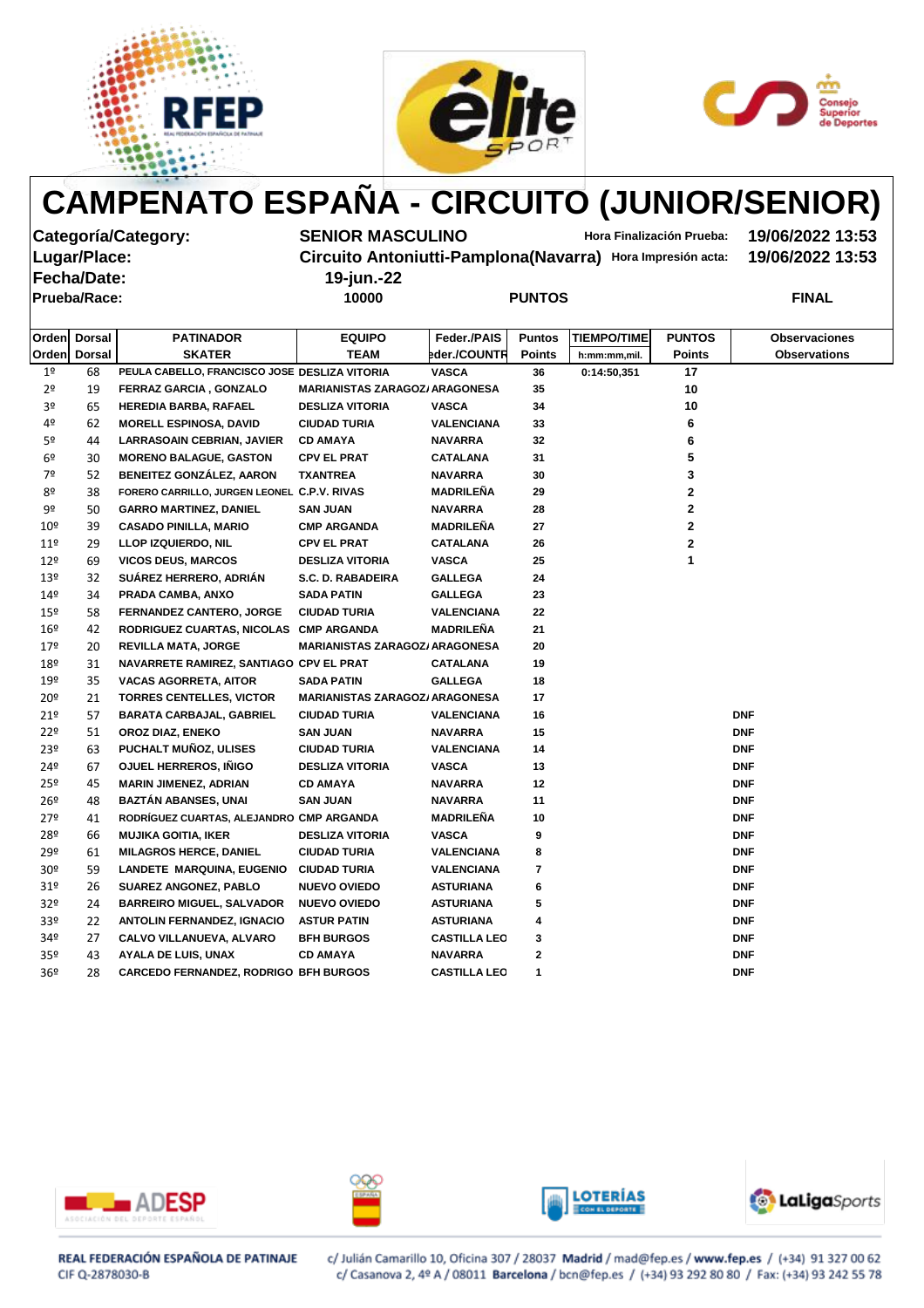





**Fecha/Date: 18-jun.-22**

**Categoría/Category: SENIOR MASCULINO Hora Finalización Prueba: 18/06/2022 21:29**

**Lugar/Place: Circuito Antoniutti-Pamplona(Navarra) Hora Impresión acta: 18/06/2022 21:29**

| 10-juli.-22 |       |  |
|-------------|-------|--|
|             | 15000 |  |

| Prueba/Race: | 15000 | <b>ELIMINACION</b> | FINAL |
|--------------|-------|--------------------|-------|
|              |       |                    |       |

| Orden           | <b>Dorsal</b> | <b>PATINADOR</b>                              | <b>EQUIPO</b>                         | Feder./PAIS         | <b>Puntos</b> | <b>TIEMPO/TIME</b> | <b>PUNTOS</b> | <b>Observaciones</b> |
|-----------------|---------------|-----------------------------------------------|---------------------------------------|---------------------|---------------|--------------------|---------------|----------------------|
| Orden           | <b>Dorsal</b> | <b>SKATER</b>                                 | <b>TEAM</b>                           | eder./COUNTR        | <b>Points</b> | h:mm:mm,mil.       | <b>Points</b> | <b>Observations</b>  |
| 1 <sup>°</sup>  | 69            | <b>VICOS DEUS, MARCOS</b>                     | <b>DESLIZA VITORIA</b>                | <b>VASCA</b>        | 35            | 0:22:39,882        |               |                      |
| 2 <sup>o</sup>  | 68            | PEULA CABELLO, FRANCISCO JOSE DESLIZA VITORIA |                                       | <b>VASCA</b>        | 34            |                    |               |                      |
| 3 <sup>o</sup>  | 57            | <b>BARATA CARBAJAL, GABRIEL</b>               | <b>CIUDAD TURIA</b>                   | <b>VALENCIANA</b>   | 33            |                    |               | W(1)                 |
| 4º              | 65            | HEREDIA BARBA, RAFAEL                         | <b>DESLIZA VITORIA</b>                | <b>VASCA</b>        | 32            |                    |               |                      |
| 5 <sup>o</sup>  | 44            | <b>LARRASOAIN CEBRIAN, JAVIER</b>             | <b>CD AMAYA</b>                       | <b>NAVARRA</b>      | 31            |                    |               |                      |
| 6 <sup>°</sup>  | 29            | <b>LLOP IZQUIERDO, NIL</b>                    | <b>CPV EL PRAT</b>                    | <b>CATALANA</b>     | 30            |                    |               | <b>DNF</b>           |
| 7º              | 62            | <b>MORELL ESPINOSA, DAVID</b>                 | <b>CIUDAD TURIA</b>                   | <b>VALENCIANA</b>   | 29            |                    |               | <b>DNF</b>           |
| 8º              | 31            | NAVARRETE RAMIREZ, SANTIAGO CPV EL PRAT       |                                       | <b>CATALANA</b>     | 28            |                    |               | $W(1)$ -DNF          |
| 9º              | 58            | FERNANDEZ CANTERO, JORGE                      | <b>CIUDAD TURIA</b>                   | <b>VALENCIANA</b>   | 27            |                    |               | <b>DNF</b>           |
| 10 <sup>°</sup> | 19            | FERRAZ GARCIA, GONZALO                        | <b>MARIANISTAS ZARAGOZ/ ARAGONESA</b> |                     | 26            |                    |               | <b>DNF</b>           |
| $11^{\circ}$    | 67            | OJUEL HERREROS, IÑIGO                         | <b>DESLIZA VITORIA</b>                | <b>VASCA</b>        | 25            |                    |               | <b>DNF</b>           |
| $12^{\circ}$    | 54            | <b>GARCIA GORRICHO, ADRIAN</b>                | <b>TXANTREA</b>                       | <b>NAVARRA</b>      | 24            |                    |               | <b>DNF</b>           |
| 13 <sup>°</sup> | 30            | <b>MORENO BALAGUE, GASTON</b>                 | <b>CPV EL PRAT</b>                    | <b>CATALANA</b>     | 23            |                    |               | <b>DNF</b>           |
| 149             | 50            | <b>GARRO MARTINEZ, DANIEL</b>                 | <b>SAN JUAN</b>                       | <b>NAVARRA</b>      | 22            |                    |               | <b>DNF</b>           |
| $15^{\circ}$    | 21            | <b>TORRES CENTELLES, VICTOR</b>               | <b>MARIANISTAS ZARAGOZ/ ARAGONESA</b> |                     | 21            |                    |               | <b>DNF</b>           |
| $16^{\circ}$    | 41            | RODRÍGUEZ CUARTAS, ALEJANDRO CMP ARGANDA      |                                       | <b>MADRILEÑA</b>    | 20            |                    |               | <b>DNF</b>           |
| 17 <sup>°</sup> | 39            | <b>CASADO PINILLA, MARIO</b>                  | <b>CMP ARGANDA</b>                    | <b>MADRILEÑA</b>    | 19            |                    |               | <b>DNF</b>           |
| 18º             | 38            | FORERO CARRILLO, JURGEN LEONEL C.P.V. RIVAS   |                                       | <b>MADRILEÑA</b>    | 18            |                    |               | <b>DNF</b>           |
| 19º             | 34            | PRADA CAMBA, ANXO                             | <b>SADA PATIN</b>                     | <b>GALLEGA</b>      | 17            |                    |               | $C(1)$ -DNF          |
| 20 <sup>°</sup> | 35            | <b>VACAS AGORRETA, AITOR</b>                  | <b>SADA PATIN</b>                     | <b>GALLEGA</b>      | 16            |                    |               | <b>DNF</b>           |
| 21°             | 36            | GUZMÁN, JHOAN SEBASTIÁN                       | <b>SLALOM VIGO</b>                    | <b>GALLEGA</b>      | 15            |                    |               | <b>DNF</b>           |
| 22 <sup>°</sup> | 63            | PUCHALT MUÑOZ, ULISES                         | <b>CIUDAD TURIA</b>                   | <b>VALENCIANA</b>   | 14            |                    |               | <b>DNF</b>           |
| 23 <sup>°</sup> | 66            | <b>MUJIKA GOITIA, IKER</b>                    | <b>DESLIZA VITORIA</b>                | <b>VASCA</b>        | 13            |                    |               | <b>DNF</b>           |
| 24º             | 56            | PEREZ CARCELLER, MANEL                        | <b>ALMASSORA</b>                      | <b>VALENCIANA</b>   | 12            |                    |               | $C(1)$ -DNF          |
| $25^{\circ}$    | 45            | <b>MARIN JIMENEZ, ADRIAN</b>                  | <b>CD AMAYA</b>                       | <b>NAVARRA</b>      | 11            |                    |               | $C(1)$ -DNF          |
| $26^{\circ}$    | 32            | SUÁREZ HERRERO, ADRIÁN                        | S.C. D. RABADEIRA                     | <b>GALLEGA</b>      | 10            |                    |               | <b>DNF</b>           |
| 27 <sup>°</sup> | 20            | <b>REVILLA MATA, JORGE</b>                    | <b>MARIANISTAS ZARAGOZ/ ARAGONESA</b> |                     | 9             |                    |               | $C(1)$ -DNF          |
| 28º             | 48            | <b>BAZTÁN ABANSES, UNAI</b>                   | <b>SAN JUAN</b>                       | <b>NAVARRA</b>      | 8             |                    |               | <b>DNF</b>           |
| 29º             | 51            | OROZ DIAZ, ENEKO                              | <b>SAN JUAN</b>                       | <b>NAVARRA</b>      | 7             |                    |               | <b>DNF</b>           |
| 30 <sup>°</sup> | 23            | <b>RODRIGUEZ SUAREZ, NICOLAS</b>              | <b>ASTUR PATIN</b>                    | <b>ASTURIANA</b>    | 6             |                    |               | <b>DNF</b>           |
| 31 <sup>o</sup> | 24            | <b>BARREIRO MIGUEL, SALVADOR</b>              | <b>NUEVO OVIEDO</b>                   | <b>ASTURIANA</b>    | 5             |                    |               | <b>DNF</b>           |
| 32 <sup>o</sup> | 52            | <b>BENEITEZ GONZÁLEZ, AARON</b>               | <b>TXANTREA</b>                       | <b>NAVARRA</b>      | 4             |                    |               | <b>DNF</b>           |
| 33 <sup>°</sup> | 27            | <b>CALVO VILLANUEVA, ALVARO</b>               | <b>BFH BURGOS</b>                     | <b>CASTILLA LEO</b> | 3             |                    |               | <b>DNF</b>           |
| 34º             | 28            | <b>CARCEDO FERNANDEZ, RODRIGO BFH BURGOS</b>  |                                       | <b>CASTILLA LEO</b> | 2             |                    |               | <b>DNF</b>           |
| 35 <sup>o</sup> | 22            | <b>ANTOLIN FERNANDEZ, IGNACIO</b>             | <b>ASTUR PATIN</b>                    | <b>ASTURIANA</b>    | 1             |                    |               | <b>DNF</b>           |
|                 |               |                                               |                                       |                     |               |                    |               |                      |









REAL FEDERACIÓN ESPAÑOLA DE PATINAJE CIF Q-2878030-B